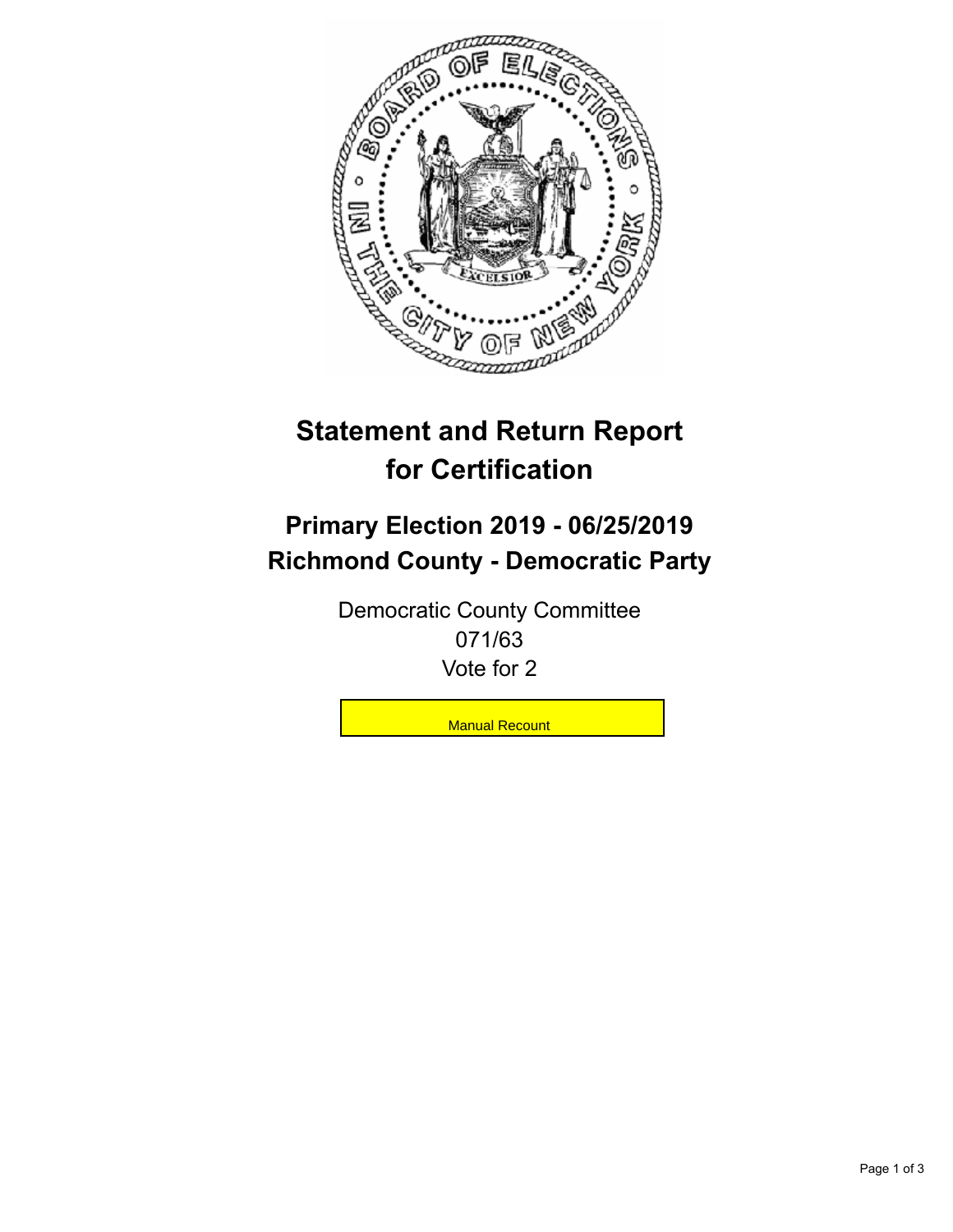

## **Assembly District 63**

| PUBLIC COUNTER                                           | 27 |
|----------------------------------------------------------|----|
| <b>MANUALLY COUNTED EMERGENCY</b>                        | 0  |
| ABSENTEE / MILITARY                                      | 0  |
| AFFIDAVIT                                                | 0  |
| <b>Total Ballots</b>                                     | 27 |
| Less - Inapplicable Federal/Special Presidential Ballots | 0  |
| <b>Total Applicable Ballots</b>                          | 27 |
| <b>PATRICIA SCHWIMER</b>                                 | 12 |
| RAJADURAI BAVANANDAN                                     | 6  |
| SHILPA V. ABRAHAM                                        | 8  |
| <b>EVAN ODESEYE</b>                                      | 17 |
| UNATTRIBUTABLE WRITE-IN (WRITE-IN)                       |    |
| <b>Total Votes</b>                                       | 44 |
| Unrecorded                                               | 10 |